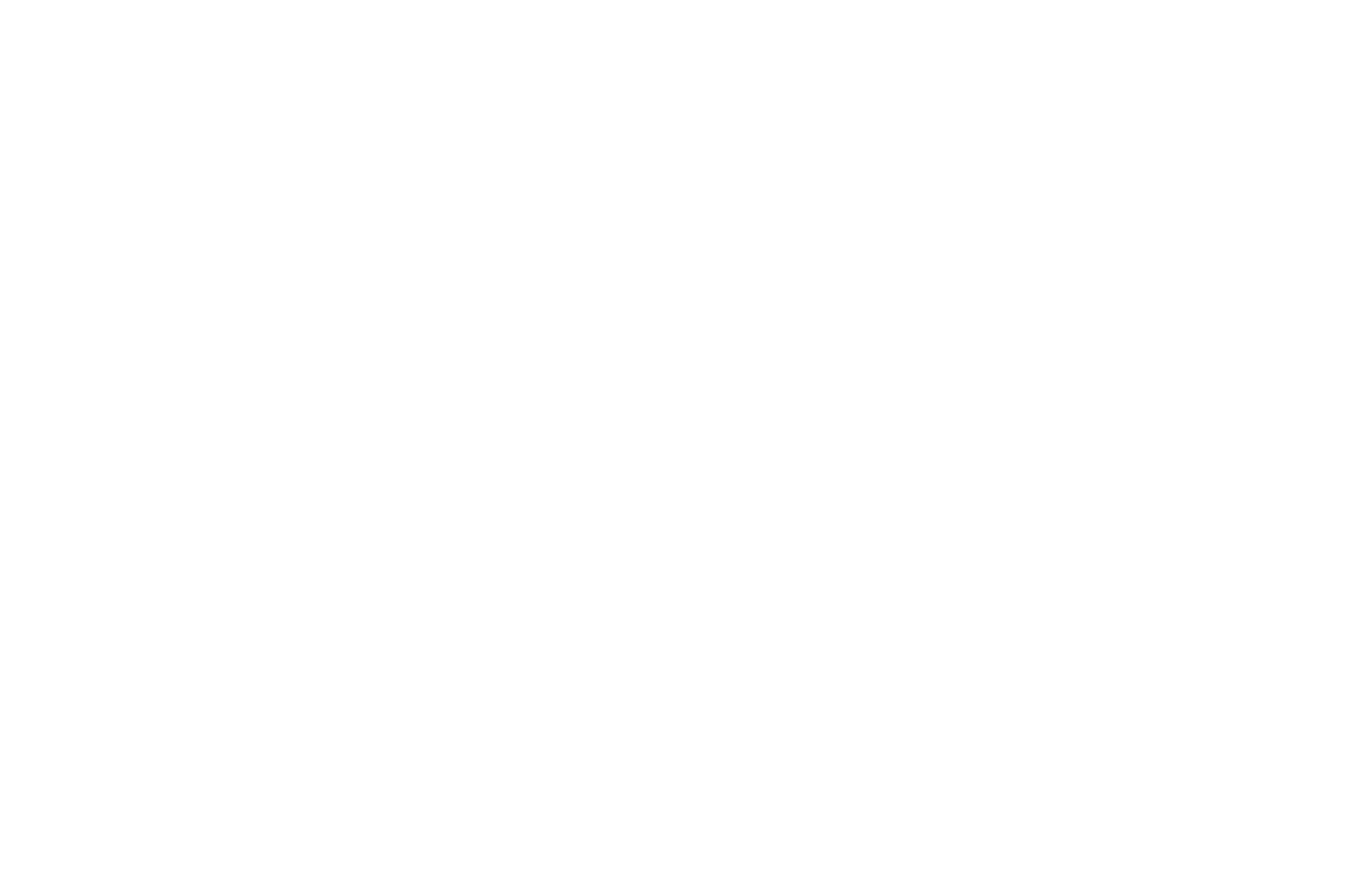## **List of Recipients**

## **Federal Agencies**

**Advisory Council on Historic Preservation Director** Mr. Donald Klima

**Federal Highway Administration**  Environmental Program Manager Mr. Dan Johnson

**Federal Transit Administration** Region III Ms. Gail McFadden-Roberts

**General Services Administration** Lead Asset Manager Ms. Nancy L. Belt

**National Capital Planning Commission**  Mr. David Levy

**US Department of Commerce**  Economic Development Administration Regional Director Mr. Willie C. Taylor

**US Department of Commerce**  National Oceanic and Atmospheric Administration National Marine Fisheries Service Habitat Conservation Division Chesapeake Bay Office

Mr. John Nichols **US Department of Housing and Urban Development** 

**National Park Service-National Capital Region**  Regional Director Mr. Joe Lawler

**United States Army Corps of Engineers**  Baltimore District Transportation Manager Mr. Paul Wettlaufer

#### **United States Department of Agriculture**  Beltsville Agricultural Research Center

Director Mr. Joseph Spence

**United States Department of Agriculture**  Natural Resources Conservation Service State Conservationist Mr. Jon Hall

**United States Department of the Interior** 

Office of Environmental Policy and Compliance Regional Environmental Officer Mr. Michael Chezik

**United States Environmental Protection Agency**  Maryland Transportation Liaison Region III (3EA30) Ms. Barbara Rudnick

**United States Environmental Protection Agency**  EIS Filing Station

**United States Department of the Interior**  Fish and Wildlife Service Program Supervisor Chesapeake Bay Field Office Mr. Bob Zepp

**United States Department of Interior**  Fish and Wildlife Biologist

Rare, Threatened, and Endangered Species (RTE) Chesapeake Bay Field Office Mr. Devin Ray Mr. Brad Knudsen

## **State And Regional Agencies**

## **Critical Area Commission for the Chesapeake and Atlantic Coastal Bays**  Maryland Department of Natural Resources Chief Project Evaluation Division

Ms. Lisa Hoeger

**Maryland Department of Business and Economic Development**  Secretary Mr. David Edgerley

**Maryland Department of the Environment**  Division Chief Non-Tidal Wetlands and Waterways Division

Wetland and Waterway Program Ms. Amanda Sigillito

**Maryland Department of Transportation** 

Office of Planning Deputy Director Ms. Heather Murphy

### **Maryland State Clearinghouse**

Department of Budget and Fiscal Planning Department of Education Department of General Services Department of Health and Mental Hygiene Department of Housing and Community Development Department of Natural Resources Department of Planning Department of Public Safety and Correctional Services Interagency Committee for School Construction Maryland Historical Trust Maryland State Highway Administration Maryland State Law Library



**Maryland State Highway Administration**  Administrator Mr. Neil Pedersen

**Maryland State Highway Administration**  Division of Regional and Inter-modal Planning and Preliminary Engineering

**Metropolitan Washington Council of Governments** Transportation Director National Capital Region Mr. Ron Kirby

#### **Metropolitan Washington Council of Governments** Department of Transportation Planning

Mr. Toni Giardini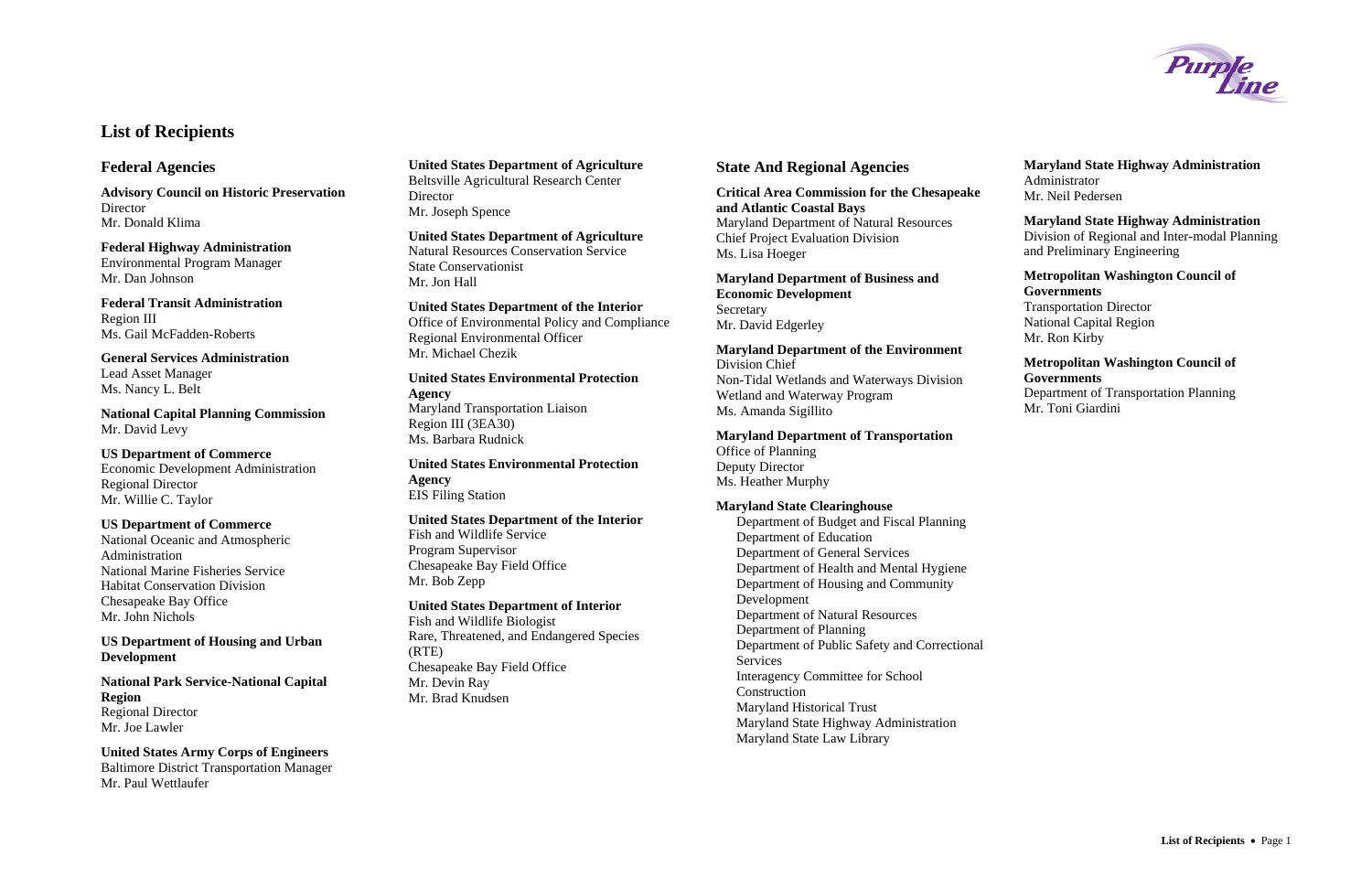

## **County and Local Agencies**

**City of Takoma Park**  Community and Government Liaison Ms. Suzanne Ludlow

**City of College Park**  City Manager's Office Ms. Terry Schum

**City of New Carrollton**  Town Manager Mr. J. Michael Downes

**Maryland-National Capital Park and Planning Commission (Montgomery County)**  Department of Parks Director Ms. Mary Bradford

**Maryland-National Capital Park and Planning Commission (Montgomery County)**  Planning Board Chairman Mr. Royce Hanson

**Maryland-National Capital Park and Planning Commission (Montgomery County)**  Transportation Coordinator Mr. Tom Autrey

**Maryland-National Capital Park and Planning Commission (Montgomery County)**  Transportation Supervisor Mr. Dan Hardy

**Maryland-National Capital Park and Planning Commission (Montgomery County)**  Department of Park and Planning Team Leader/Community Planner Mr. Glenn Kreger

**Maryland-National Capital Park and Planning Commission (Montgomery County)**  Historic Preservation Coordinator. Mr. John Carter

**Maryland-National Capital Park and Planning Commission (Montgomery County)**  Historic Preservation Planner Ms. Anne Fothergill

**Maryland-National Capital Park and Planning Commission (Prince George's County)**  Planning Board Chairman Mr. Samuel J. Parker, Jr.

**Maryland-National Capital Park and Planning Commission (Prince George's County)**  Planning Director Ms. Fern Piret

**Maryland-National Capital Park and Planning Commission (Prince George's County)**  Chief Planning Department Countywide Planning Division Mr. John Funk

**Maryland-National Capital Park and Planning Commission (Prince George's)**  Supervisor Planning Department Historic Preservation and Public Facilities Ms. Gail Rothrock

**Maryland-National Capital Park and Planning Commission (Prince George's County)** 

Transportation Supervisor Countywide Planning Division Mr. Eric Foster

**Maryland-National Capital Park and Planning Commission (Prince George's County)**  Transportation Planning Coordinator Countywide Planning Division Mr. Harold Foster

**Maryland Transit Administration Washington Regional Office**  Mr. Thomas Webster

**Maryland Transit Administration Washington Regional Office**  Mr. Carlos Abinader

**Montgomery County Department of Public Works and Transportation**  Special Assistant to the Director Mr. Gary Erenrich

**Montgomery County Executive's Office**  Assistant Chief Administrative Officer Mr. Thomas Street

**Prince George's County Department of Public Works and Transportation**  Chief, Transit Planning Section Mr. Aaron Overman

**Prince George's County Department of Public Works and Transportation**  Special Assistant to the Director Mr. Victor Weissberg

**Prince George's County Executive's Office**  Deputy Chief Administrative Officer for Governmental Operations Mr. David Byrd

**Prince George's County Executive's Office**  Special Assistant to the DCAO Ms. Paivi Spoon

**Town of Chevy Chase**  Mayor Ms. Kathy Strom

**Town of Riverdale Park** Town Administrator Mr. Patrick Prangley

**Washington Metropolitan Area Transit Authority**  Planning and Project Development Mr. John Magarelli

**Washington Metropolitan Area Transit Authority**  Director of Project Development Mr. Nat Bottigheimer,

## **Libraries**

Bethesda Library Bladensburg Library Chevy Chase Library Greenbelt Library Hyattsville Library Long Branch Library Maryland Department of Legislative Services Library Maryland State Archives Maryland State Law Library New Carrollton Library Silver Spring Library State Library Resource Center Takoma Park Maryland Library University of Maryland Library

## **Other Locations**

Maryland Transit Administration Montgomery County MNCPPC Prince George's County MNCPPC Silver Spring Regional Services Center Maryland Department of Transportation Regional Office